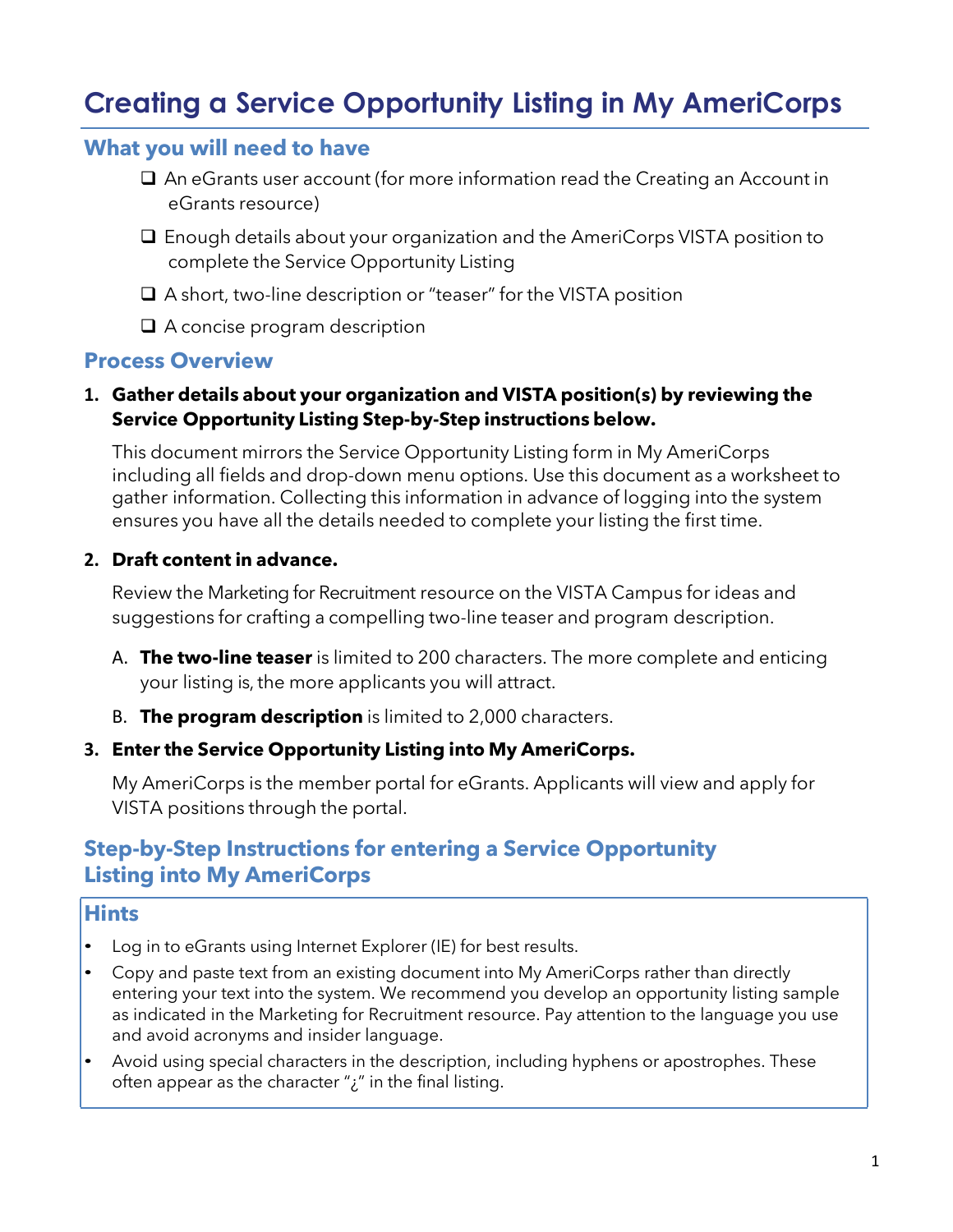- **1. Log in to eGrants at: [https://egrants.cns.gov/espan/main/login.jsp.](https://egrants.cns.gov/espan/main/login.jsp)**
- **2. On the right side of the page, click on Portal Home.**

| <b>PEER REVIEW</b><br><b>GRANTS</b><br><b>eGRANTS MESSAGES</b>                                                                                                                  |                                                                               | <b>VIEW MY GRANTS/APPLICATIONS</b>                                   |
|---------------------------------------------------------------------------------------------------------------------------------------------------------------------------------|-------------------------------------------------------------------------------|----------------------------------------------------------------------|
| <b>Welcome Amy</b>                                                                                                                                                              |                                                                               | View All<br><b>VIEW MY AMERICORPS PORTAL</b><br><b>B</b> Portal Home |
| <b>Change Organization</b>                                                                                                                                                      | <b>Managing My Account</b>                                                    | <b>Reporting to CNCS</b>                                             |
| Enter a grant number, application id, EIN,<br>or org id and click on the "GO" button to<br>view a different organization's<br>information.<br>[GO]<br><b>Currently Viewing:</b> | Click on the links below to access common<br>account functions.<br>My Account | Financial Report<br>Progress Report<br>Progress Report Supplement    |
| Oregon State Office<br>Portland, OR<br>508 Approved   Contact Help Desk   disable the pictures<br>Release version: 6.2                                                          |                                                                               |                                                                      |

- **3. Click on Recruitment Workbasket.** (Note: You must have either the "Grantee Administrator" or "Grantee Recruiter" role to create or edit opportunity listings.)
- **4. From the Recruitment Workbasket choose Service Opportunities and then click Create Opportunity Listing.**

| ec.rants                                               |                                   |                              |
|--------------------------------------------------------|-----------------------------------|------------------------------|
| <b>Wistconner Amy</b>                                  | <b>Recruitment Workbasket</b>     |                              |
| <b>Portal Home</b>                                     |                                   |                              |
| Search Potential Applicants<br><b>Search Bubmitted</b> | Panding Applications              | <b>Service Opportunities</b> |
| <b>Applications</b><br><b>PERMIT</b>                   | <b>Create Opportunity Listing</b> |                              |
| Recruitment Workbasket                                 | Show Hidden Listings              |                              |
|                                                        |                                   |                              |

- **5. Enter Listing Details (screen 1).**
	- a. Do you want to make listing available now?
		- ❑ Yes
		- ❑ No

# **Hint**

To publish your listing and begin receiving applications immediately, click "Yes" to the question "Do you want to make this listing available now?" If you click "No" the listing will not be "live" and thus hidden from potential applicants.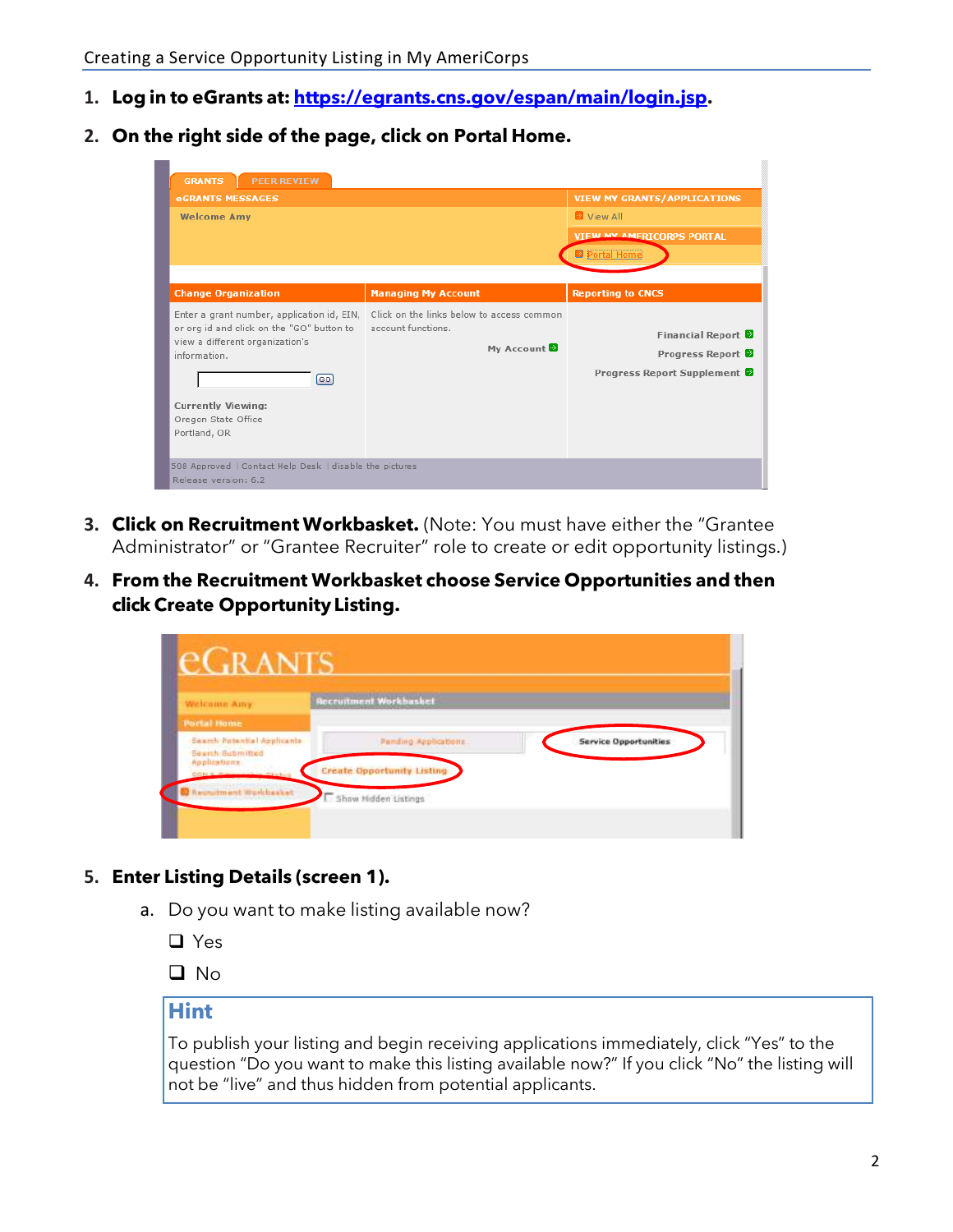b. Enter project name.

#### **Hint**

This will serve as a title of the VISTA position and is the first thing an applicant will see. Include both the name of your organization and the VISTA member role here (ex. Harvesters Volunteer Coordinator).

- c. Enter project type from the drop-down options:
	- ❑ AmeriCorps NCCC
	- ❑ AmeriCorps NCCC Team Leaders
	- ❑ AmeriCorps State/National
	- ❑ AmeriCorps VISTA
	- ❑ AmeriCorps VISTA Leaders

#### **Hint**

Check either AmeriCorps VISTA or AmeriCorps VISTA Leader.

- d. Program code: Select your grant number from the drop-down list.
- e. Enter start and end dates:

| Start date: | (mm/dd/yyyy) |
|-------------|--------------|
| End date:   | (mm/dd/yyyy) |

#### **Hints**

Insert the start and end dates for the VISTA member service year, not for your project. For full-year VISTA members, the dates should reflect the 365-day term of service; for Summer Associate positions, the 8, 9, or 10-week term. It is essential that your start dates reflect real-time dates in the portal, as these are among the first pieces of information that prospective applicants search for when looking for programs to apply to. If you have a rolling start date, update your desired start dates on a quarterly basis.

#### **6. Enter term of service.**

- ❑ Full-Time
- ❑ Part-Time
- ❑ Summer

#### **Hint**

Enter either Full-Time or Summer for Summer Associates. Parttime terms are not available in the VISTA program.

a. Enter contact information for recruiter:

| First Name _____________                                                                                                                                                                                                                                                                                                                                                  | Last Name _____________________                     |  |
|---------------------------------------------------------------------------------------------------------------------------------------------------------------------------------------------------------------------------------------------------------------------------------------------------------------------------------------------------------------------------|-----------------------------------------------------|--|
| Street Address 1                                                                                                                                                                                                                                                                                                                                                          |                                                     |  |
| Street Address 2                                                                                                                                                                                                                                                                                                                                                          |                                                     |  |
|                                                                                                                                                                                                                                                                                                                                                                           | State $\frac{1}{2}$ Zip $\frac{1}{4}$ $\frac{1}{2}$ |  |
| $E\text{-mail} \begin{tabular}{ c c } \hline \rule{0.3cm}{.4cm} \rule{0.3cm}{.4cm} \rule{0.3cm}{.4cm} \rule{0.3cm}{.4cm} \rule{0.3cm}{.4cm} \rule{0.3cm}{.4cm} \rule{0.3cm}{.4cm} \rule{0.3cm}{.4cm} \rule{0.3cm}{.4cm} \rule{0.3cm}{.4cm} \rule{0.3cm}{.4cm} \rule{0.3cm}{.4cm} \rule{0.3cm}{.4cm} \rule{0.3cm}{.4cm} \rule{0.3cm}{.4cm} \rule{0.3cm}{.4cm} \rule{0.3cm$ |                                                     |  |
| Fax Number <b>Example 20</b>                                                                                                                                                                                                                                                                                                                                              |                                                     |  |
|                                                                                                                                                                                                                                                                                                                                                                           |                                                     |  |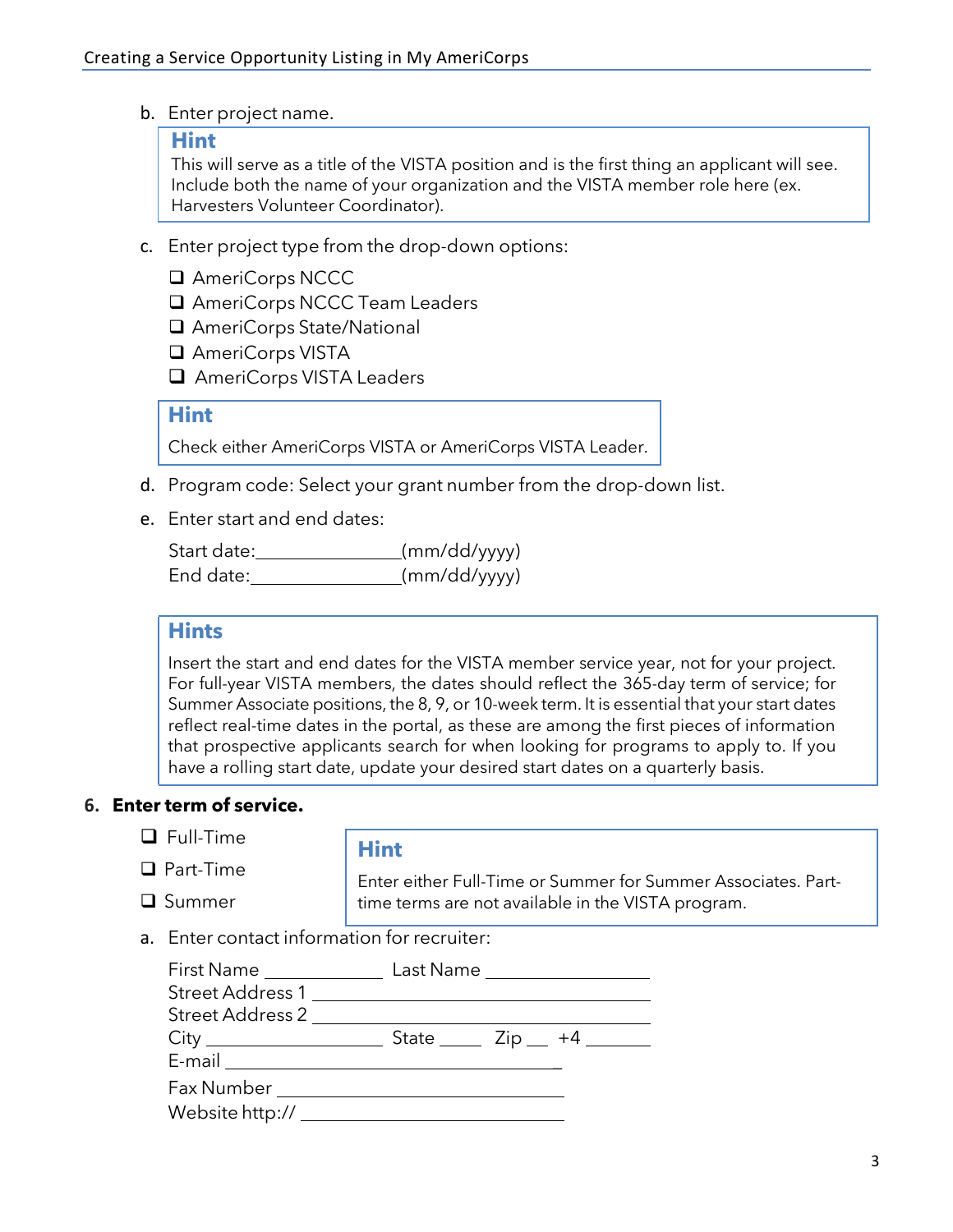# **Hint**

Enter the name and contact information for the person who can answer questions from applicants about the VISTA position and the recruitment process.

b. Choose the state(s) or territory(ies) in which you will have members from the drop-down options (choose multiple selections if applicable):

| Alabama              | Kentucky          | Oklahoma         |
|----------------------|-------------------|------------------|
| Alaska               | Louisiana         | Oregon           |
| American Samoa       | Maine             | Pennsylvania     |
| Arizona              | Maryland          | Puerto Rico      |
| Arkansas             | Massachusetts     | Rhode Island     |
| California           | Michigan          | Saipan           |
| Colorado             | Minnesota         | South Carolina   |
| Connecticut          | Mississippi       | South Dakota     |
| Delaware             | Missouri          | <b>Tennessee</b> |
| District of Columbia | Montana           | Texas            |
| Florida              | Nebraska          | Utah             |
| Georgia              | Nevada            | Vermont          |
| Guam                 | New Hampshire     | Virgin Islands   |
| Hawaii               | New Jersey        | Virginia         |
| Idaho                | <b>New Mexico</b> | Washington       |
| <b>Illinois</b>      | New York          | West Virginia    |
| Indiana              | North Carolina    | Wisconsin        |
| lowa                 | North Dakota      | Wyoming          |
| Kansas               | Ohio              |                  |

# **Hint**

Hold the CTRL key while clicking to select multiple states, territories, or metropolitan areas.

- c. Choose the metropolitan area(s) in which your members will serve from the drop-down options (choose multiple selections as applicable):
	- Atlanta Boston Chicago Cleveland/Akron Dallas/Ft. Worth Detroit/Ann Arbor/Flint Houston/Galveston Los Angeles/Orange County Miami/Ft. Lauderdale

New York City (including Long Island, CT, NJ, NY) Philadelphia/Wilmington/Atlantic City Phoenix/Mesa

Pittsburgh San Francisco/Oakland/San Jose Seattle/Tacoma/Bremerton Washington/Baltimore

# **Hint**

This section is optional but strongly encouraged if your metropolitan area is listed.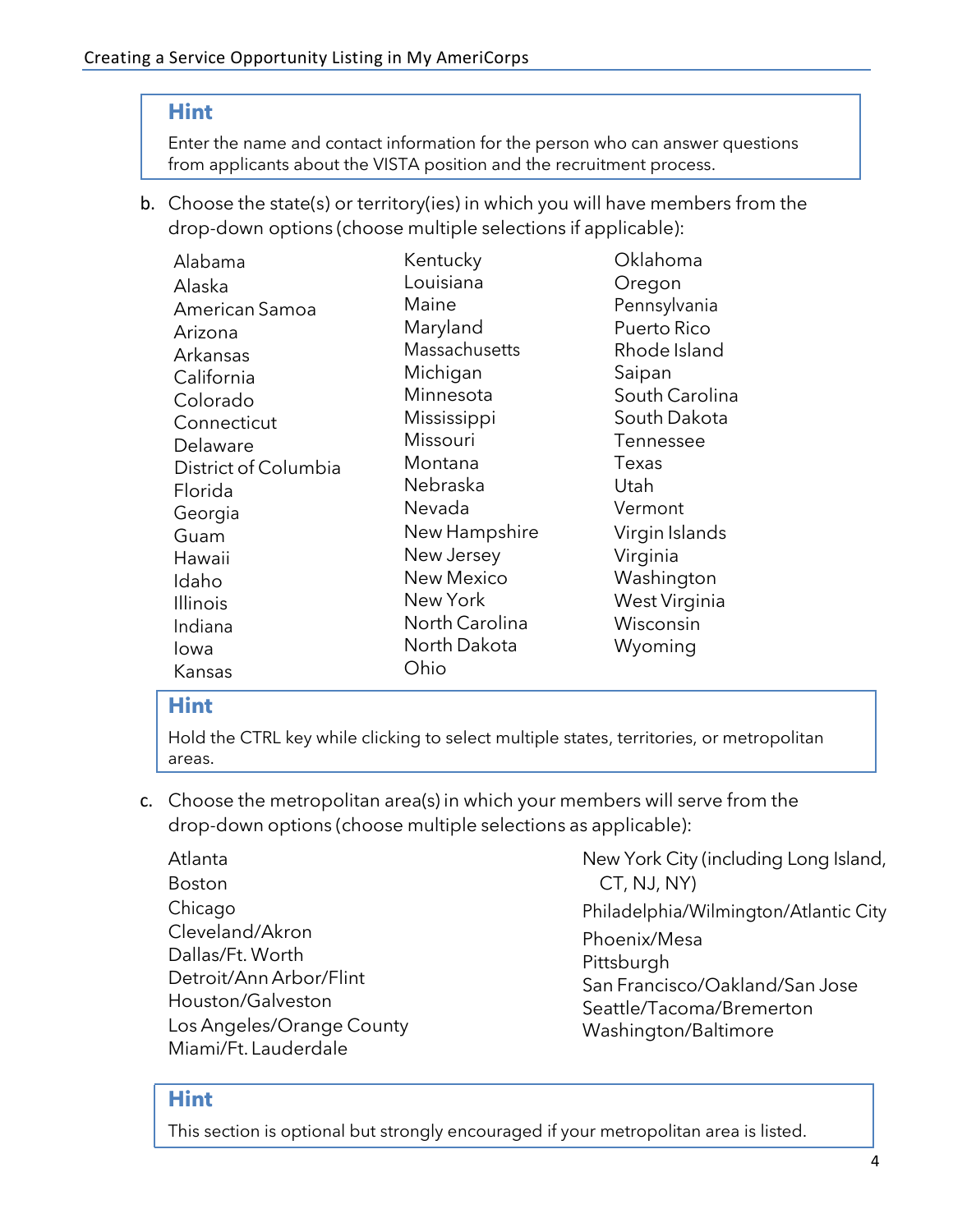# **7. Create Listing (screen 2).**

a. Enter a brief two-line description of the program (200 characters or less).

#### **Hints**

This "two-line teaser" will be the first thing an applicant sees when they view your opportunity listing. Use language to stand out from the hundreds of other listings on the site and include a "hook" to attract your ideal applicants. For examples of compelling teasers, refer to the Crafting Compelling Opportunity Listings webinar on the VISTA Campus. Be cautious about entering special characters pasted from a Word document, as they will not save correctly.

b. Enter your program description (2,000 characters or less).

## **Hints**

This section includes the "who, what, when, where, why, and how" of your position.

Create this listing based on the VAD and your ideal candidate profile. Consider the following when crafting your listing:

- Who are you? (What is your organization, mission, history, and role in the community?)
- Where are you located? (What are the unique features and benefits of your location?)
- What will members do? (Use the VAD to develop a brief list of tasks. Use active words that convey challenge and excitement, and that describe the capacitybuilding activities your members will do.)
- What specific attributes and skills are you looking for? (Examples: Do you need someone with advanced public speaking skills or "x" number of years' experience in disaster services?)
- Why should people join your project? (What are the benefits? What will they learn? What will they accomplish? What do you offer that's unique? Will there be opportunities for travel, networking, or professional development trainings?)
- What are the start and end dates of your project?
- How does someone get more information? (Examples: Mail, organization website, phone, email)
- If candidates are moving from out of town, what would you want them to know about your city/town/community?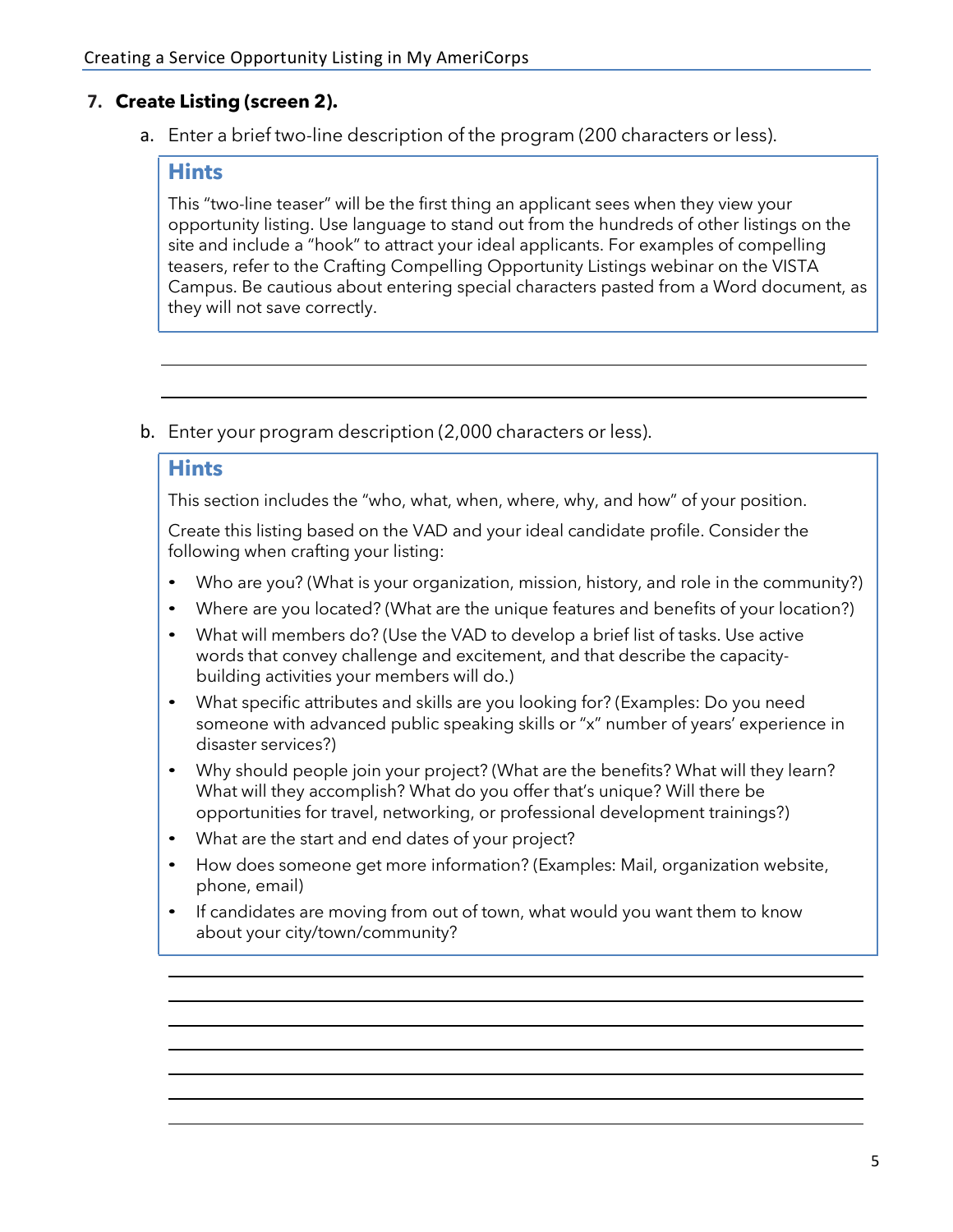- c. Are you accepting applications now?
	- ❑ Yes
	- ❑ No

**Hint**

Select "Yes" so individuals can submit applications to your listing.

d. Include the dates for acceptance of applications:

| Accepting applications from: | (mm/dd/yyyy) |
|------------------------------|--------------|
| Application deadline:        | (mm/dd/yyyy) |

## **Hints**

Consider setting your application deadline well in advance of your AmeriCorps Regional Office deadline so you have time to interview and screen applicants before the deadline. If you miss the deadline you may be unable to fill your VISTA position(s). The VISTA Member Recruitment Calendar Tool on the VISTA Campus can help set application acceptance and deadline dates. If you have a rolling application deadline, you must update your listings regularly to push the new deadline forward. If your deadline is in the past, applicants will not be able to submit applications.

e. Do you accept the AmeriCorps application?  $\Box$  Yes  $\Box$  No

# **Hint**

To publish your listing click "Yes" to the questions "Are you accepting applications now?" and "Do you accept AmeriCorps application?"

f. If your organization requires a separate application, outside of the My AmeriCorps system, how do applicants get it?

| Phone:           |  |  |
|------------------|--|--|
| Email:           |  |  |
| Website: http:// |  |  |

g. Select information about the benefits your program offers.

Standard benefits to select for VISTA members include:

- Childcare assistance if eligible
- Choice of education award or end of service stipend upon successful completion of service
- Health coverage
- Living allowance
- Relocation allowance
- Training
- Other:

# **Hints**

Hold down the CTRL key while clicking to select multiple benefits.

For details about AmeriCorps VISTA healthcare benefits, visit [http://www.vistacampus.gov/healthcare.](http://www.vistacampus.gov/healthcare)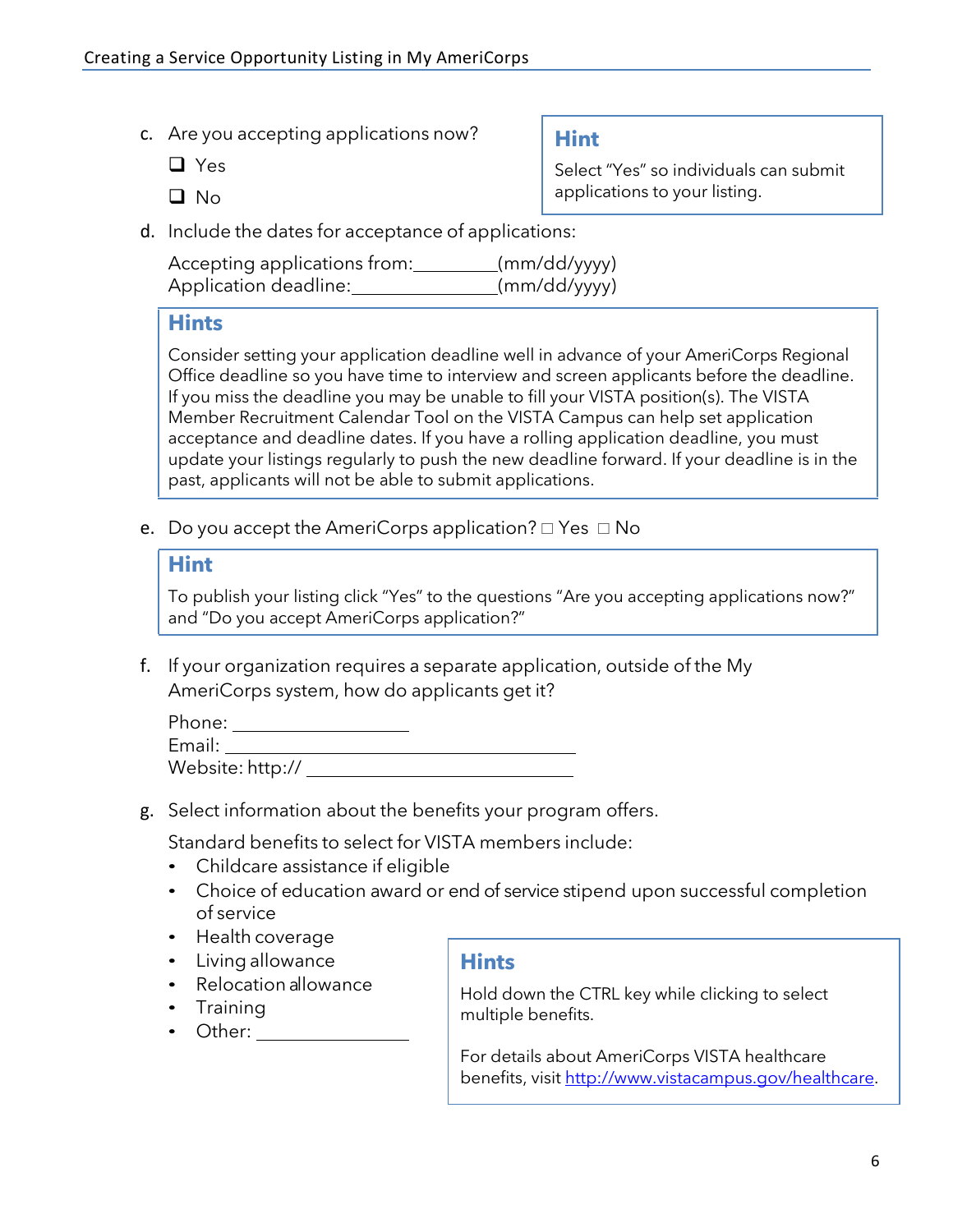Other benefits can be entered into a text box. These might include optional benefits provided by your organization such as:

- Housing
- Meal plans
- Transportation

# **Hint**

Never include "SNAP" or "Food Stamps." It is always a great idea to list benefits specific to your program such as housing supplements or transportation assistance.

h. Select terms and conditions of member service that apply to your program.

## **Hints**

All VISTA members are expected to comply with the standard terms of service. Consider listing these terms in your description.

- 18 years old
- U.S. citizens, nationals, or legal residents
- Successfully complete a criminal background check
- VISTA service is a full-time commitment
- Political advocacy, organizing, and/or demonstrating while on VISTA duty, or while perceived to be on duty, are prohibited

Other conditions requested by your organization might include:

- Carrecommended
- Permits part-time employment and attendance at school during off hours

# **8. Complete Listing Information (screen 3).**

a. Enter minimum age.

#### **Hint**

18 years old is the minimum age for a VISTA member.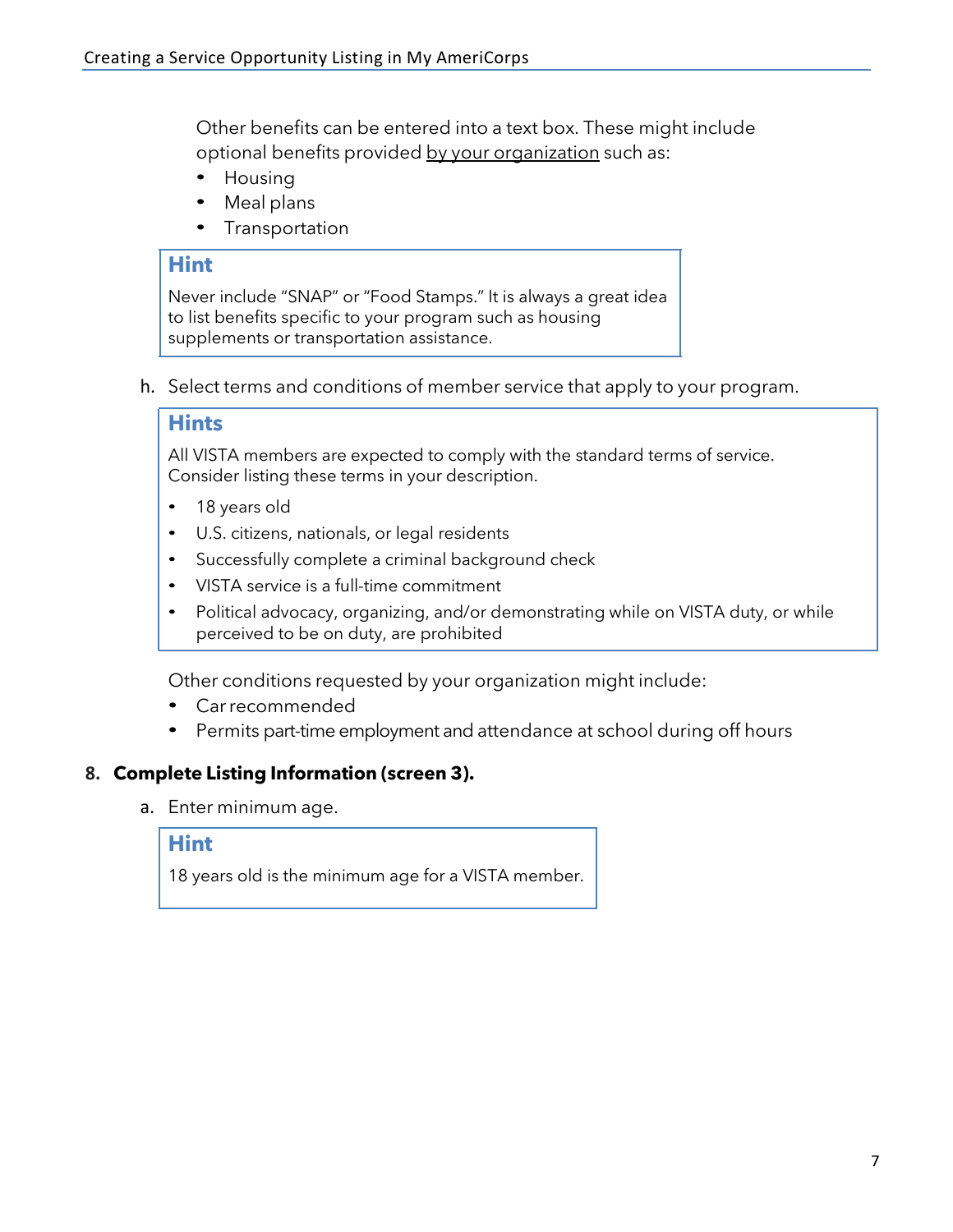b. Select desired education level from the drop-down options:

| Associates degree (AA)                     |                                          |
|--------------------------------------------|------------------------------------------|
| College graduate                           | <b>Hint</b>                              |
| Some college                               | Be careful you are not excluding         |
| Graduate degree (e.g., MA, PhD, MD, JD)    | qualified members of the community by    |
| High school diploma/GED                    | requiring an education level that is not |
| Less than high school                      | needed for the VISTA assignment.         |
| Technical school/apprenticeship/vocational |                                          |

c. Enter information about skills would you like potential members to possess from the drop-down options:

Counseling Architectural planning Business/entrepreneur Communications Community organization Computers/technology Conflict resolution Education Fine arts/crafts First aid Fundraising/grant writing Law Leadership Medicine Public health

Public speaking Recruitment Teaching/tutoring Trade/construction Writing/editing Youth development General skills Environment Nonprofitmanagement Social services Urban planning Disaster services **Veterans** Teamwork

# **Hint**

Applicants use these fields as keywords when searching for positions, so be sure these are accurate.

d. Enter language requirement (if any) from the drop-down options:

| Arabic                 | Italian    |
|------------------------|------------|
| American Sign Language | Japanese   |
| Chinese                | Korean     |
| Creole                 | Polish     |
| English                | Portuguese |
| French                 | Russian    |
| German                 | Spanish    |
| Greek                  | Thai       |
| Hmong                  | Vietnamese |